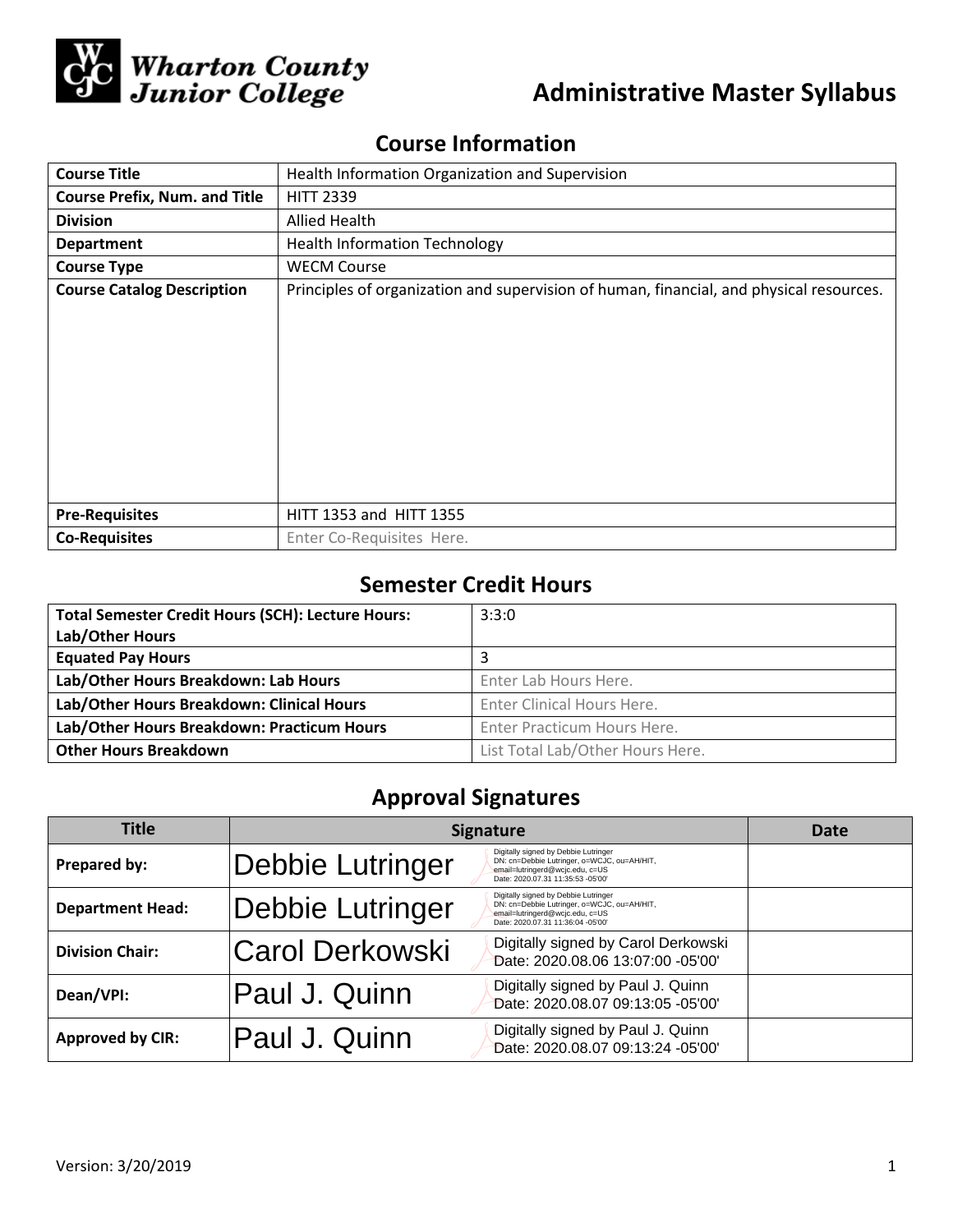## **Additional Course Information**

**Topical Outline:** Each offering of this course must include the following topics (be sure to include information regarding lab, practicum, and clinical or other non-lecture instruction).

- 1. Introduction
- 2. Planning
- 3. Organizing
- 4. Staffing
- 5. Influencing
- 6. Controlling
- 7. Labor Relations
- 8. Emerging Influences on Healthcare
- 9. Marketing of HIM Profession

### **Course Learning Outcomes:**

#### **Learning Outcomes – Upon successful completion of this course, students will:**

Coordinate the utilization of internal and external resources.

Apply problem solving, conflict resolution, leadership and decision-making skills; analyze budgets; evaluate contracts; and identify local, state, and federal labor regulations.

Develop team building techniques.

**Methods of Assessment:**  Projects

Projects, oral discussions and written exams

Group discussions and written exams

### **Required text(s), optional text(s) and/or materials to be supplied by the student:**

Kelly, Janette; Greenstone, Pamela; Management for the Health Information Professional, 2<sup>nd</sup> Edition, AHIMA Press, Chicago, IL 2020.

Access to a computer with a webcam and microphone, a reliable internet connection, and access to the WCJC Blackboard website.

### **Suggested Course Maximum:**

20

### **List any specific or physical requirements beyond a typical classroom required to teach the**

#### **course.**

Access to technology appropriate for www.courses.

**Course Requirements/Grading System:** Describe any course specific requirements such as research papers or reading assignments and the generalized grading format for the course.

Grading scale: 93—100% A

Version: 3/20/2019 2